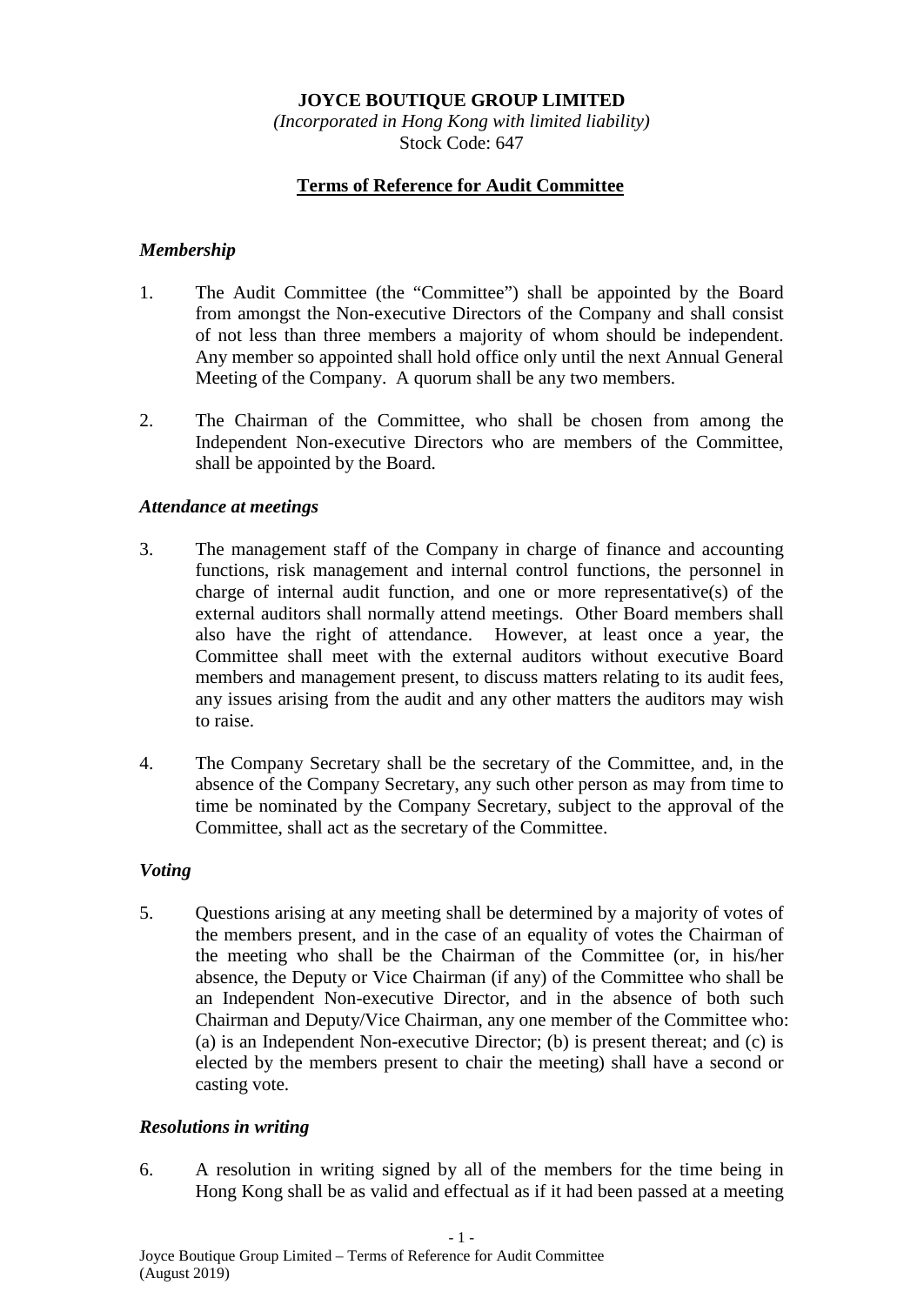of the Committee. Any such resolution may be contained in a single document or may consist of several documents all in like form. In the event of there being only one member for the time being in Hong Kong, a resolution may be signed by that member and any one other member. In the event of there being no member for the time being in Hong Kong, a resolution may be signed by any two members.

# *Frequency of meetings*

7. Meetings shall be held not less than twice a year. The external auditors may request a meeting if they consider that one is necessary.

# *Authority*

- 8. The Committee is authorised by the Board to investigate any activity within its terms of reference. It is authorised to seek any information it requires from any employee and all employees are directed to co-operate with any request made by the Committee.
- 9. The Committee is authorised by the Board to obtain outside legal or other independent professional advice and to secure the attendance of outsiders with relevant experience and expertise if it considers this necessary. The Committee shall be provided with sufficient resources to perform its duties.

## *Duties*

- 10. The duties of the Committee shall be:
	- *(I) Relationship with the Company's external auditors*
		- (a) to be primarily responsible for making recommendation to the Board on the appointment, reappointment and removal of the external auditors, and to approve the remuneration and terms of engagement of the external auditors, and any questions of their resignation or dismissal;
		- (b) to review and monitor the external auditors' independence and objectivity and the effectiveness of the audit process in accordance with applicable standards. The Committee should discuss with the auditors the nature and scope of the audit and reporting obligations before the audit commences; and
		- (c) to develop and implement policy on engaging an external auditor to supply non-audit services. For this purpose, "external auditor" includes any entity that is under common control, ownership or management with the audit firm or any entity that a reasonable and informed third party knowing all relevant information would reasonably conclude to be part of the audit firm nationally or internationally. The Committee should report to the Board, identifying and making recommendations on any matters where action or improvement is needed.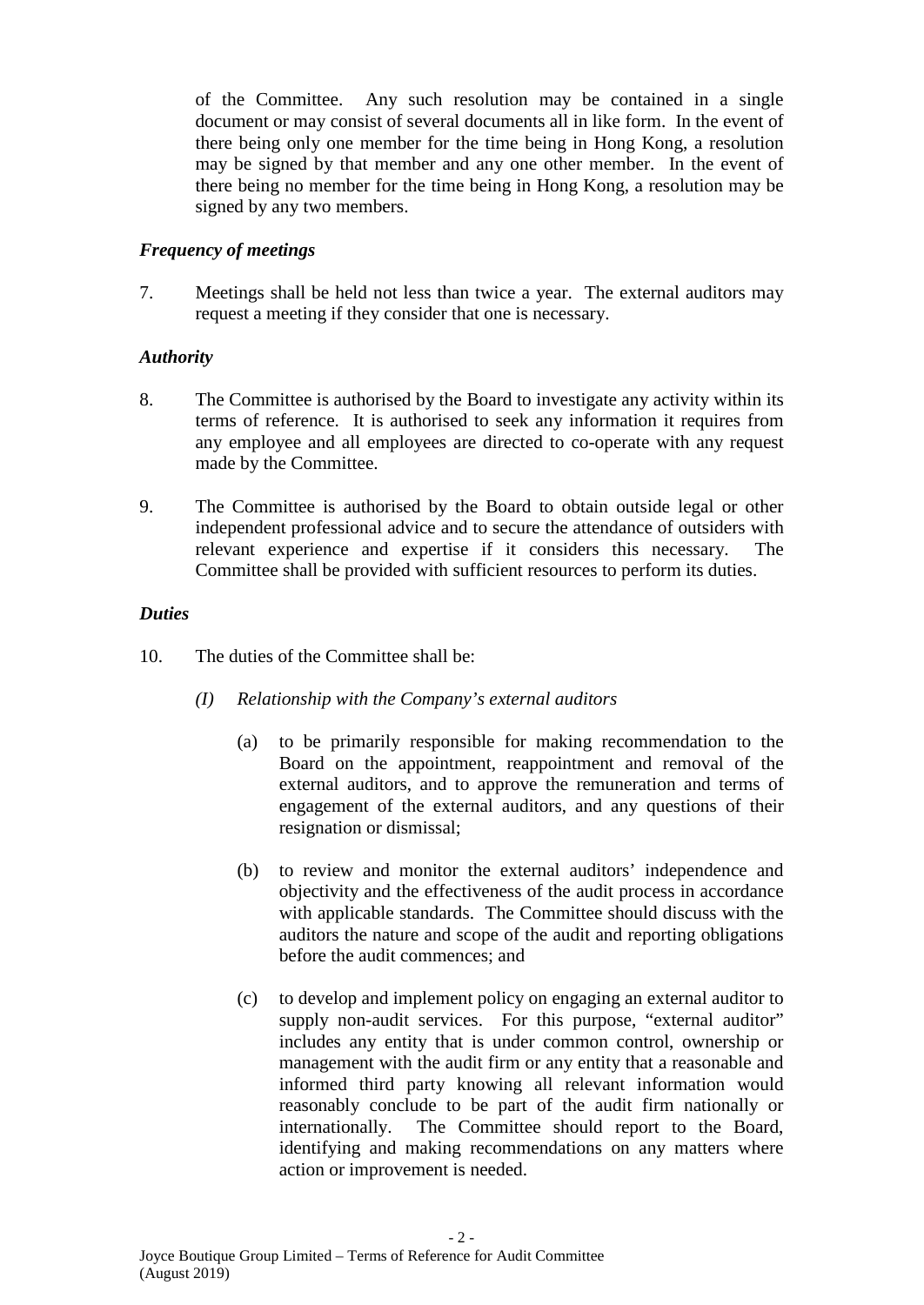### *(II) Review of financial information of the Company*

- (a) to monitor integrity of financial statements of the Company and the Company's annual report and accounts, half-year report and, if prepared for publication, quarterly reports, and to review significant financial reporting judgements contained in them. In reviewing these reports before submission to the Board, the Committee should focus particularly on:-
	- (i) any changes in accounting policies and practices;
	- (ii) major judgmental areas;
	- (iii) significant adjustments resulting from audit;
	- (iv) the going concern assumptions and any qualifications;
	- (v) compliance with accounting standards; and
	- (vi) compliance with the Listing Rules and legal requirements in relation to financial reporting;
- (b) regarding  $(II)(a)$  above:-
	- (i) members of the Committee should liaise with the Company's Board and Senior Management and the Committee must meet, at least twice a year, with the Company's external auditors; and
	- (ii) the Committee should consider any significant or unusual items that are, or may need to be, reflected in the report and accounts, it should give due consideration to any matters that have been raised by the Company's staff responsible for the accounting and financial reporting function, or for compliance function, or auditors (internal or external).
- *(III) Oversight of the Company's financial reporting system, and risk management and internal control systems*
	- (a) to review the Company's risk management and internal control systems covering all controls; including financial, operational and compliance controls, with the support of the Risk Management and Internal Control Committee;
	- (b) to discuss the risk management and internal control systems with management to ensure that management has performed its duty to have effective systems. This discussion should include the adequacy of resources, staff qualifications and experience, training programmes and budgets of the Company's accounting, internal audit and financial reporting functions;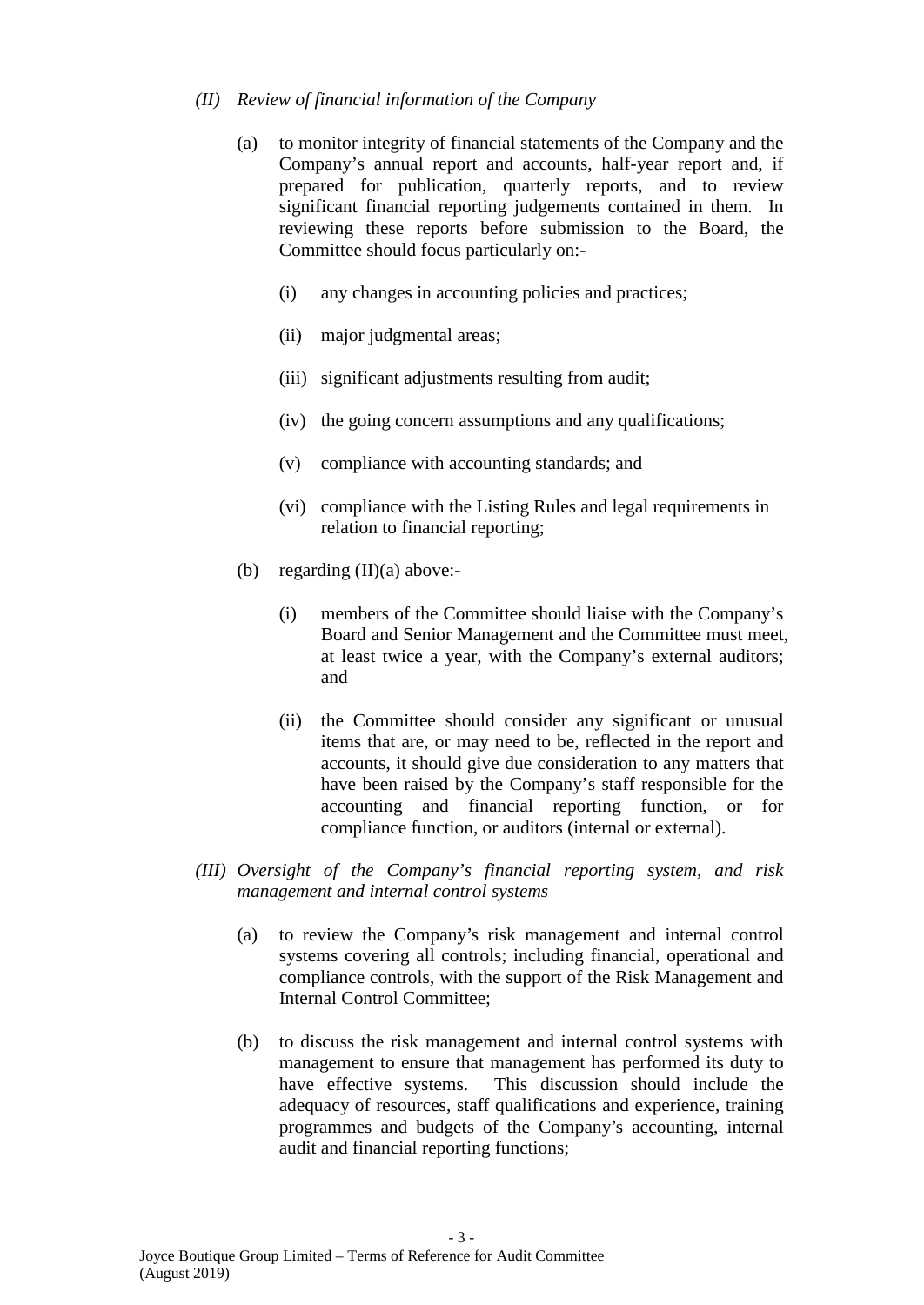- (c) to consider major investigation findings on risk management and internal control matters as delegated by the Board or on its own initiative and management's response to these findings and review the statements concerning risk management and internal control to be included in the annual report;
- (d) to ensure co-ordination between the internal and external auditors, to review and approve the annual internal audit plan, to ensure that the internal audit function is adequately resourced and has appropriate standing within the Company for it to carry out an analysis and independent appraisal of the adequacy and effectiveness of the Company's financial reporting system and risk management and internal control systems, and to review and monitor the effectiveness of the internal audit function;
- (e) to review the Group's financial and accounting policies and practices;
- (f) to review the external auditors' management letter, any material queries raised by the auditors to management about accounting records, financial accounts or systems of control and management's response;
- (g) to ensure that the Board will provide a timely response to the issues raised in the external auditors' management letter;
- (h) to report to the Board on the matters in the Code Provisions in the Listing Rules;
- (i) to review arrangements employees of the Company can use, in confidence, to raise concerns about possible improprieties in financial reporting, internal control or other matters. The Committee should ensure that proper arrangements are in place for fair and independent investigation of these matters and for appropriate follow-up action;
- (j) to act as the key representative body for overseeing the Company's relations with the external auditors; and
- (k) to consider other topics, as defined by the Board.
- *(IV) Oversight of the Company's Corporate Governance Matters*
	- (a) to develop and review the Company's policies and practices on corporate governance and make recommendations to the Board;
	- (b) to review and monitor the training and continuous professional development of Directors and Senior Management;
	- (c) to review and monitor the Company's policies and practices on compliance with legal and regulatory requirements;